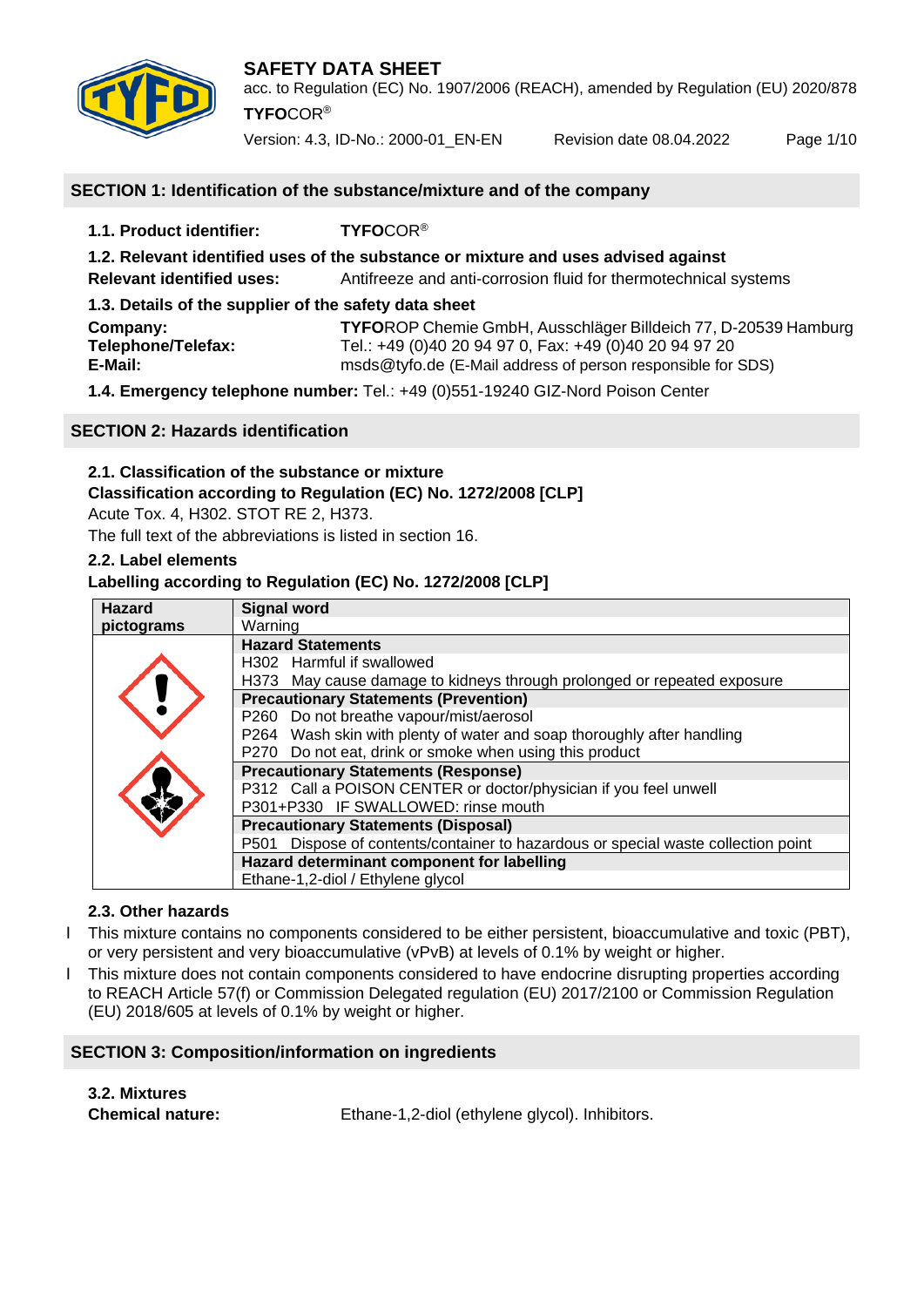

acc. to Regulation (EC) No. 1907/2006 (REACH), amended by Regulation (EU) 2020/878 **TYFO**COR®

Version: 4.3, ID-No.: 2000-01\_EN-EN Revision date 08.04.2022 Page 2/10

## **SECTION 3: Composition/information on ingredients**

#### **Components**

 $\overline{1}$ 

| Substance / REACH<br>registration number | <b>Content</b><br>[% w/w] | <b>CAS number</b> | <b>IEC</b> number |              | <b>INDEX number Classification acc.</b><br>to CLP |
|------------------------------------------|---------------------------|-------------------|-------------------|--------------|---------------------------------------------------|
| Ethane-1,2-diol<br>01-2119456816-28      | $90 - 100$                | $107 - 21 - 1$    | 203-473-3         | 603-027-00-1 | Acute Tox. 4, H302<br>  STOT RE 2. H373           |
| Disodium sebacate<br>01-2120762063-61    | - 5                       | 17265-14-4        | 1241-300-3        |              | Eye Irrit. 2, H319                                |

The full text of the abbreviations is listed in section 16.

#### **SECTION 4: First aid measures**

#### **4.1. Description of first aid measures**

| <b>General advice:</b>             | In the case of an accident or if you feel unwell, seek medical advice<br>immediately. If symptoms persist or in cases of doubt seek medical<br>advice.            |
|------------------------------------|-------------------------------------------------------------------------------------------------------------------------------------------------------------------|
| <b>Protection of first-aiders:</b> | First Aid responders should pay attention to self-protection, and use<br>the recommended personal protective equipment when the potential<br>for exposure exists. |
| If inhaled:                        | If inhaled, remove to fresh air. Get medical attention if symptoms occur.                                                                                         |
| On skin contact:                   | Wash thoroughly with soap and water. Get medical attention if symp-<br>toms occur.                                                                                |
| On contact with eyes:              | Wash affected eyes for at least 15 minutes under running water with<br>eyelids held open. Get medical attention if irritation develops and<br>persists.           |
| On ingestion:                      | Immediately rinse mouth thoroughly with water. Get medical attention.<br>DO NOT induce vomiting unless directed to do so by medical personnel                     |

#### **4.2. Most important symptoms and effects, both acute and delayed**

The most important known symptoms and effects are described in sections 2 and/or 11. Further important symptoms and effects are so far not known.

**4.3. Indication of any immediate medical attention and special treatment needed**

**Treatment:** Symptomatic treatment (decontamination, vital functions).

## **SECTION 5: Firefighting measures**

**5.1. Extinguishing media**

**Suitable extinguishing media:** Water spray. Alcohol-resistant foam. Dry powder. Carbon dioxide (CO<sub>2</sub>). **Unsuitableextinguishingmedia:** None known.

## **5.2. Special hazards arising from the substance or mixture**

**Specific hazards during** Exposure to combustion products may be a hazard to health. **firefighting:**

**Hazardouscombustionproducts:** Carbon oxides. Metal oxides.

| 5.3. Advice for fire-fighters             |                                                                                                                                                                                                                                  |
|-------------------------------------------|----------------------------------------------------------------------------------------------------------------------------------------------------------------------------------------------------------------------------------|
| <b>Special protective</b><br>equipment:   | In the event of fire, wear self-contained breathing apparatus. Use per-<br>sonal protective equipment.                                                                                                                           |
| <b>Specific extinguishing</b><br>methods: | Use extinguishing measures that are appropriate to local circumstances<br>and the surrounding environment. Use water spray to cool unopened<br>containers. Remove undamaged containers from fire area if it is safe<br>to do so. |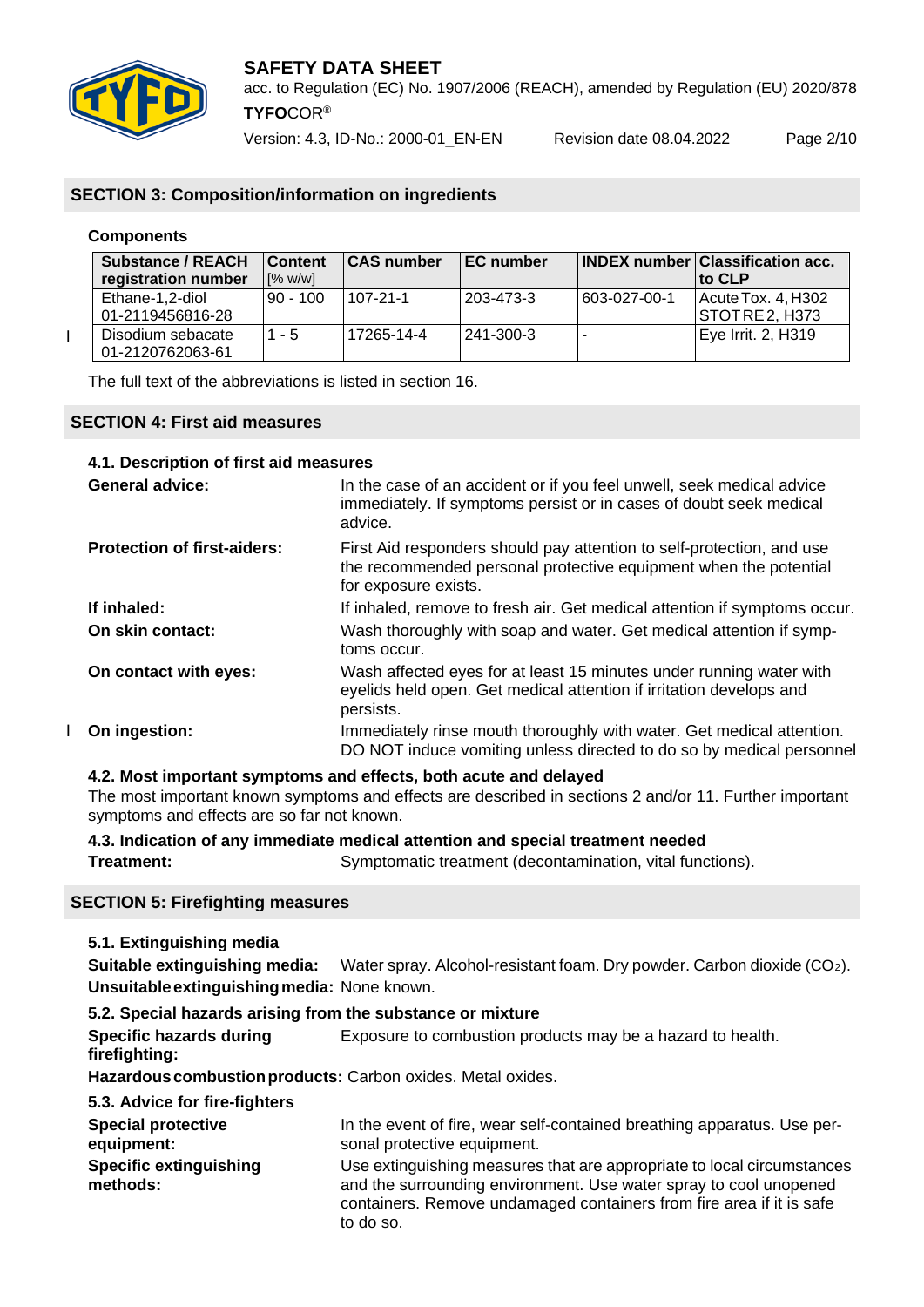

acc. to Regulation (EC) No. 1907/2006 (REACH), amended by Regulation (EU) 2020/878 **TYFO**COR®

Version: 4.3, ID-No.: 2000-01\_EN-EN Revision date 08.04.2022 Page 3/10

## **SECTION 6: Accidental release measures**

#### **6.1. Personal precautions, protective equipment and emergency procedures**

**Personal precautions:** Use personal protective equipment. Follow safe handling advice and personal protective equipment recommendations.

## **6.2. Environmental precautions**

Discharge into the environment must be avoided. Prevent further leakage or spillage if safe to do so. Prevent spreading over a wide area (e.g. by containment or oil barriers). Retain and dispose of contaminated wash water. Local authorities should be advised if significant spillages cannot be contained.

## **6.3. Methods and material for containment and cleaning up**

**Methods for cleaning up:** Soak up with inert absorbent material. For large spills, provide dyking or other appropriate containment to keep material from spreading. If dyked material can be pumped, store recovered material in appropriate container. Clean up remaining materials from spill with suitable absorbent. Local or national regulations may apply to releases and disposal of this material, as well as those materials and items employed in the cleanup of releases. You will need to determine which regulations are applicable. Sections 13 and 15 provide information regarding certain local or national requirements.

## **6.4. Reference to other sections:** See sections 7, 8, 11, 12 and 13.

## **SECTION 7: Handling and storage**

|   | 7.1. Precautions for safe handling                                |                                                                                                                                                                                                                                                                                           |  |  |  |  |
|---|-------------------------------------------------------------------|-------------------------------------------------------------------------------------------------------------------------------------------------------------------------------------------------------------------------------------------------------------------------------------------|--|--|--|--|
|   | Technical measures:                                               | See Engineering measures in section 8.                                                                                                                                                                                                                                                    |  |  |  |  |
|   | Local/total ventilation:                                          | Use only with adequate ventilation.                                                                                                                                                                                                                                                       |  |  |  |  |
| L | Advice on safe<br>handling:                                       | Avoid inhalation of vapour or mist. Do not swallow. Avoid contact with<br>eyes. Avoid repeated or prolonged contact with skin. Handle in ac-<br>cordance with good industrial hygiene and safety practice. Take care<br>to prevent spills, waste and minimize release to the environment. |  |  |  |  |
|   | Advice on protection against<br>fire and explosion:               | Observe the general rules of industrial fire protection.                                                                                                                                                                                                                                  |  |  |  |  |
|   | <b>Hygiene measures:</b>                                          | When using do not eat, drink or smoke. Wash contaminated cloth-<br>ing before re-use.                                                                                                                                                                                                     |  |  |  |  |
|   | 7.2. Conditions for safe storage, including any incompatibilities |                                                                                                                                                                                                                                                                                           |  |  |  |  |
|   | <b>Requirements for storage</b><br>areas and containers:          | Store containers tightly sealed in a cool, dry and well ventilated<br>place. Store in accordance with the particular national regulations.                                                                                                                                                |  |  |  |  |
|   | Advice on common<br>storage:                                      | Do not store with strong oxidizing agents. Keep away from food,<br>beverages and animal feedstuffs.                                                                                                                                                                                       |  |  |  |  |
|   | 7.3. Specific end uses                                            |                                                                                                                                                                                                                                                                                           |  |  |  |  |
|   |                                                                   |                                                                                                                                                                                                                                                                                           |  |  |  |  |

For the relevant identified uses listed in section 1 the advice mentioned in this section 7 is to be observed.

#### **SECTION 8: Exposure control/personal protection**

#### **8.1. Control parameters**

**Components with occupational exposure limits**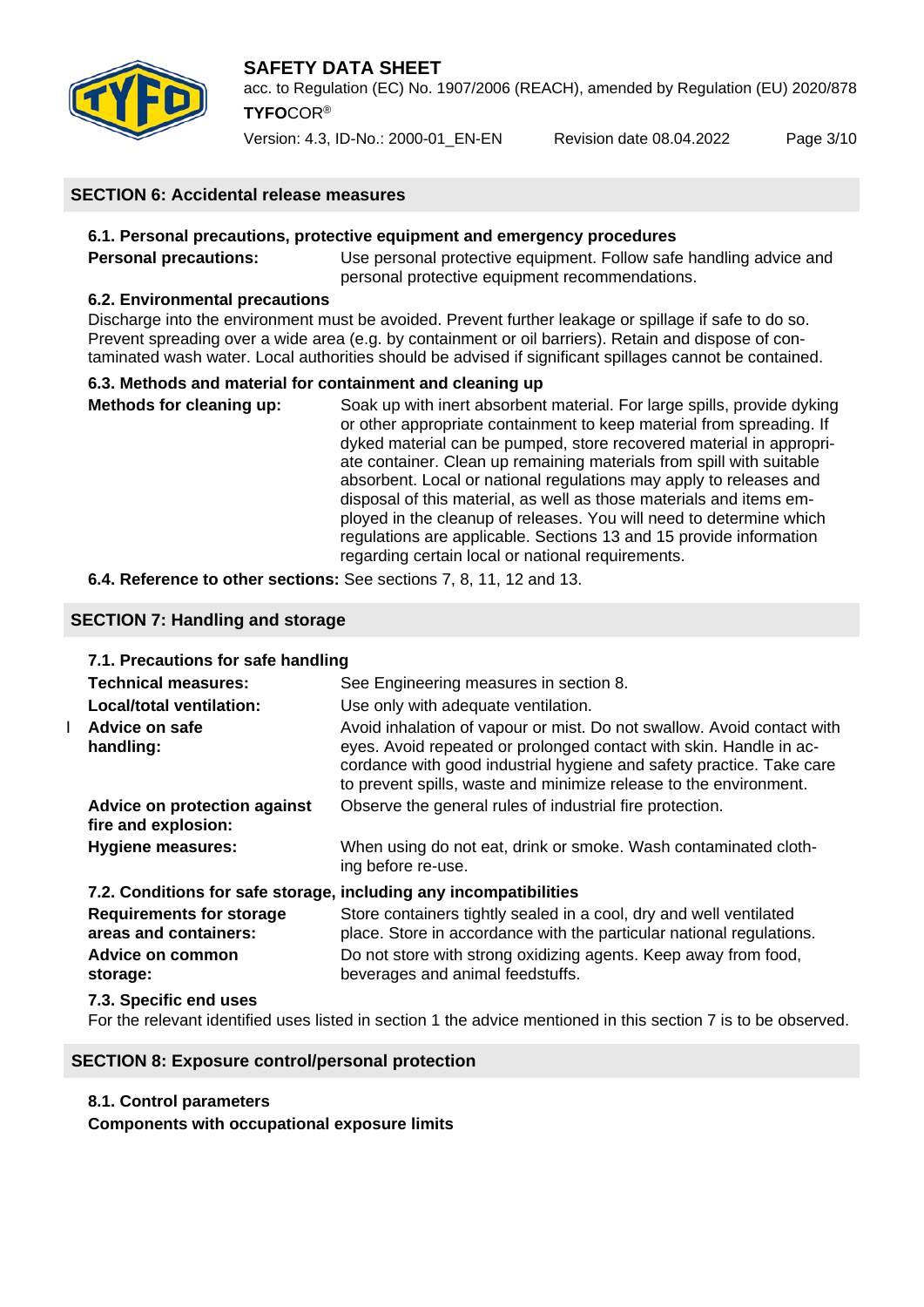

acc. to Regulation (EC) No. 1907/2006 (REACH), amended by Regulation (EU) 2020/878 **TYFO**COR®

Version: 4.3, ID-No.: 2000-01\_EN-EN Revision date 08.04.2022 Page 4/10

## **SECTION 8: Exposure control/personal protection**

## **Information on component Ethane-1,2-diol**

| Legal basis | Value type             | <b>Control parameters</b>      | <b>Further information</b>                          |
|-------------|------------------------|--------------------------------|-----------------------------------------------------|
| 2000/39/EC  | TWA                    | 52 mg/m <sup>3</sup> , 20 ppm  | Identifies the possibility of significant uptake    |
|             | <b>STEL</b>            | 104 mg/m <sup>3</sup> , 40 ppm | through the skin, indicative.                       |
| GB EH40     | TWA (Vapour)           | 52 mg/m <sup>3</sup> , 20 ppm  | Can be absorbed through skin. The assigned sub-     |
|             | <b>TWA (Particles)</b> | $10 \,\mathrm{mg/m^3}$         | stances are those for which there are concerns that |
|             | STEL (Vapour)          | 104 mg/m <sup>3</sup> , 40 ppm | dermal absorption will lead to systemic toxicity.   |

## **DNEL values - information on component Ethane-1,2-diol**

| End use          | <b>Exposure routes</b> | <b>Potential health effects</b> | Value                     |
|------------------|------------------------|---------------------------------|---------------------------|
| Workers          | Inhalation             | Long-term local effects         | 35 mg/m $3$               |
| <b>Workers</b>   | Skin contact           | Long-term systemic effects      | 106 mg/kg body weight/day |
| <b>Consumers</b> | Inhalation             | Long-term local effects         | 7 mg/m $3$                |
| Consumers        | Skin contact           | Long-term systemic effects      | 53 mg/kg body weight/day  |

#### Ӏ **DNEL values - information on component Disodium sebacate**

| End use          | <b>Exposure routes</b> | <b>Potential health effects</b> | Value                    |
|------------------|------------------------|---------------------------------|--------------------------|
| <b>Workers</b>   | Inhalation             | Long-term systemic effects      | 35.26 mg/m <sup>3</sup>  |
| <b>Workers</b>   | Skin contact           | Long-term systemic effects      | 10 mg/kg body weight/day |
| <b>Consumers</b> | Inhalation             | Long-term systemic effects      | 8.7 mg/m <sup>3</sup>    |
| <b>Consumers</b> | Skin contact           | Long-term systemic effects      | 5 mg/kg body weight/day  |
| <b>Consumers</b> | Ingestion              | Long-term systemic effects      | 5 mg/kg body weight/day  |

#### **PNEC values - information on component Ethane-1,2-diol**

| Fresh<br>water    | <b>Marine</b><br>water | <b>Water (intermit-</b><br>tent release) | <b>Fresh water</b><br>sediment | <b>Marine water</b><br>sediment | Soil       | <b>Sewage treat-</b><br>ment plant |
|-------------------|------------------------|------------------------------------------|--------------------------------|---------------------------------|------------|------------------------------------|
| $10 \text{ ma/l}$ | ma/l                   | $10 \text{ ma/l}$                        | 37 ma/ka                       | 3.7 mg/kg                       | 1.53 ma/ka | 199.5 ma/l                         |

#### Ӏ **PNEC values - information on component Disodium sebacate**

| <b>Fresh</b><br>water | <b>Marine</b><br>water                            | Water (intermit- Fresh water<br>tent release) | sediment      | <b>Marine water</b><br>sediment | Soil                  | Sewage treat-<br>ment plant |
|-----------------------|---------------------------------------------------|-----------------------------------------------|---------------|---------------------------------|-----------------------|-----------------------------|
|                       | $0.018$ mg/l $\vert$ 0.002 mg/l $\vert$ 0.18 mg/l |                                               | $0.548$ mg/kg | 0.055 ma/ka                     | 0.099 mg/kg   10 mg/l |                             |

#### **8.2. Exposure controls**

| <b>O.Z. EXPOSURE CONTIGIS</b>        |                                                                                                                                                                                                                                                                                                                                                                                                                                                                                                                                                       |
|--------------------------------------|-------------------------------------------------------------------------------------------------------------------------------------------------------------------------------------------------------------------------------------------------------------------------------------------------------------------------------------------------------------------------------------------------------------------------------------------------------------------------------------------------------------------------------------------------------|
| <b>Engineering measures:</b>         | Ensure adequate ventilation, especially in confined areas. Minimize<br>workplace exposure concentrations.                                                                                                                                                                                                                                                                                                                                                                                                                                             |
| <b>Personal protective equipment</b> |                                                                                                                                                                                                                                                                                                                                                                                                                                                                                                                                                       |
| Eye protection:                      | Safety glasses with side-shields (frame goggles, e.g. EN 166).                                                                                                                                                                                                                                                                                                                                                                                                                                                                                        |
| Hand protection:                     | Chemical resistant protective gloves (EN 374). Material: butyl rubber.<br>Protective index 6. Break through time: >480 minutes. Glove thick-<br>ness: 0.6-0.8 mm. Remarks: Choose gloves to protect hands against<br>chemicals depending on the concentration and quantity of the hazard-<br>ous substance and specific to place of work. For special applications,<br>we recommend clarifying the resistance to chemicals of the aforemen-<br>tioned protective gloves with the manufacturer. Wash hands before<br>breaks and at the end of workday. |
| Skin and body protection:            | Wash skin thoroughly after contact.                                                                                                                                                                                                                                                                                                                                                                                                                                                                                                                   |
| <b>Respiratory protection:</b>       | Use respiratory protection unless adequate local exhaust ventilation<br>is provided or exposure assessment demonstrates that exposures<br>are within recommended exposure guidelines.<br>Filter type: Combined particulates and organic vapour type (A-P).                                                                                                                                                                                                                                                                                            |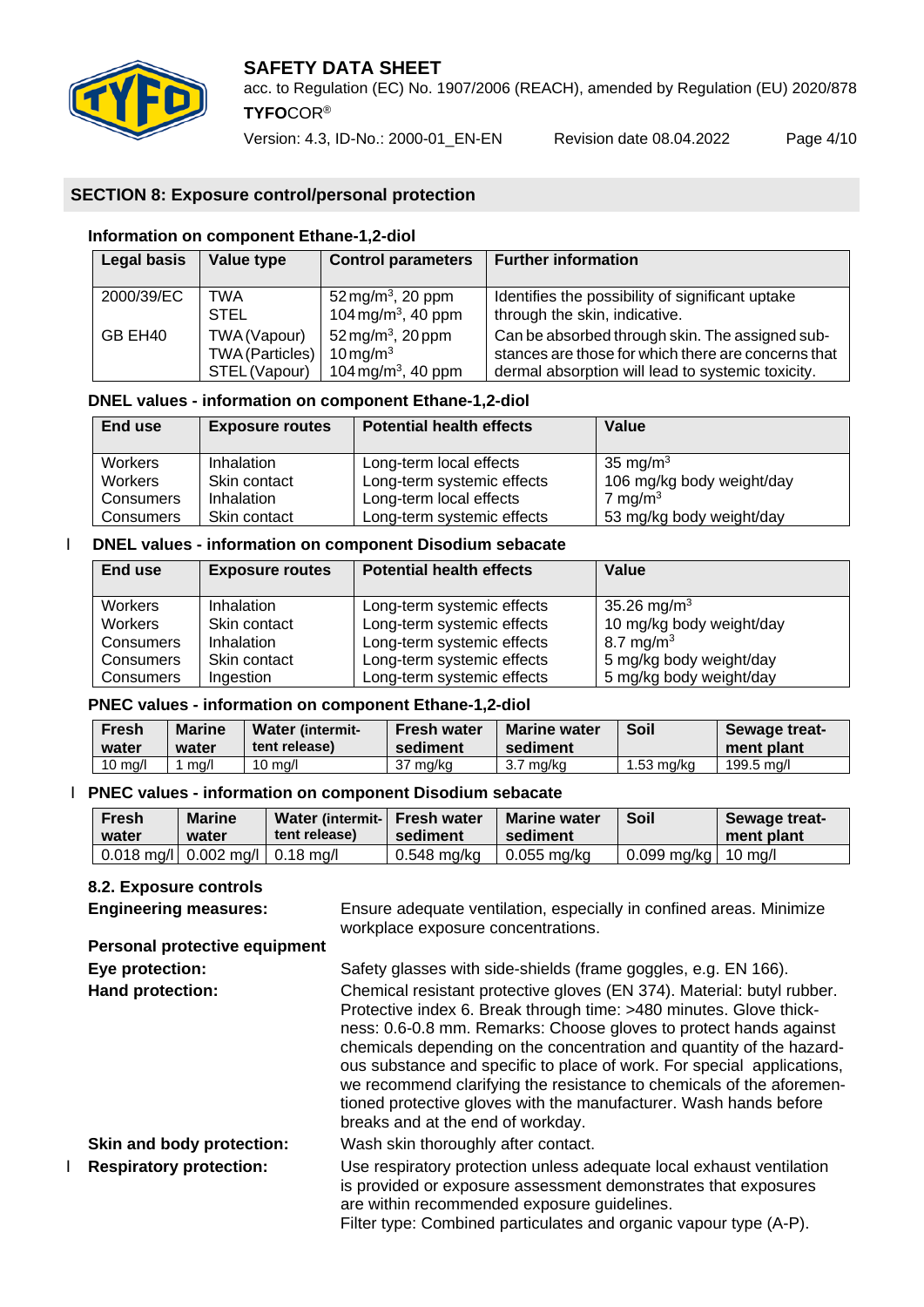

acc. to Regulation (EC) No. 1907/2006 (REACH), amended by Regulation (EU) 2020/878 **TYFO**COR®

Version: 4.3, ID-No.: 2000-01\_EN-EN Revision date 08.04.2022 Page 5/10

## **SECTION 9: Physical and chemical properties**

|   | 9.1. Information on basic physical and chemical properties                     |                               |                              |  |  |  |  |
|---|--------------------------------------------------------------------------------|-------------------------------|------------------------------|--|--|--|--|
|   | Appearance:                                                                    | liquid.                       |                              |  |  |  |  |
|   | Colour:                                                                        | colorless.                    |                              |  |  |  |  |
|   | Odour:                                                                         | almost odourless.             |                              |  |  |  |  |
|   | <b>Odour threshold:</b>                                                        | No data available.            |                              |  |  |  |  |
|   | <b>Solidification temperature:</b>                                             | $<$ -18 °C.                   | (DIN ISO 3016)               |  |  |  |  |
|   | Initial boiling point/boiling range:                                           | $>170$ °C.                    | (ASTM D 1120)                |  |  |  |  |
|   | <b>Evaporation rate:</b>                                                       | No data available.            |                              |  |  |  |  |
|   | Flammability (solid, gas):                                                     | not applicable.               |                              |  |  |  |  |
|   | <b>Upper explosion limit:</b>                                                  | 15.0 % vol.                   | (Inform. on ethylene glycol) |  |  |  |  |
|   | Lower explosion limit:                                                         | $3.0 %$ vol.                  | (Inform. on ethylene glycol) |  |  |  |  |
|   | Flash point:                                                                   | $>110$ °C.                    | (DIN EN 22719, ISO 2719)     |  |  |  |  |
|   | Ignition temperature:                                                          | No data available.            |                              |  |  |  |  |
|   | <b>Decomposition temperature:</b>                                              | No data available.            |                              |  |  |  |  |
|   | pH value (20 °C):                                                              | $8.0 - 8.5.$                  | (ASTM D 1287)                |  |  |  |  |
|   | Viscosity (kinematic, 20 °C):                                                  | $20 - 30$ mm <sup>2</sup> /s. | (DIN 51562)                  |  |  |  |  |
|   | Solubility:                                                                    | Water solubility: soluble.    |                              |  |  |  |  |
|   | Partition coefficient n-octanol/H <sub>2</sub> O: log P <sub>ow</sub> : -1.93. |                               | (Inform. on ethylene glycol) |  |  |  |  |
|   | Vapour pressure (20 °C):                                                       | ca. 0.2 hPa.                  | (calculated)                 |  |  |  |  |
|   | Density (20 °C):                                                               | ca. 1.125 $g/cm3$ .           | (DIN 51757)                  |  |  |  |  |
|   | Vapour density:                                                                | No data available.            |                              |  |  |  |  |
| L | <b>Particle properties:</b>                                                    | not applicable.               |                              |  |  |  |  |
|   | 9.2. Other informatiom                                                         |                               |                              |  |  |  |  |
|   | 9.2.1. Information with regard to physical hazard classes                      |                               |                              |  |  |  |  |
|   | <b>Oxidizing properties:</b>                                                   | not oxidizing.                |                              |  |  |  |  |
|   | <b>Explosive properties:</b>                                                   | not explosive.                |                              |  |  |  |  |
|   | 9.2.2. Other safety characteristics                                            |                               |                              |  |  |  |  |
|   | Hygroscopy:                                                                    | hygroscopic.                  |                              |  |  |  |  |
|   |                                                                                |                               |                              |  |  |  |  |

## **SECTION 10: Stability and reactivity**

| 10.1. Reactivity:                              | No hazardous reactions if stored and handled as prescribed/indicated.<br>Corrosion to metals: No corrosive effect on metals. |
|------------------------------------------------|------------------------------------------------------------------------------------------------------------------------------|
| 10.2. Chemical stability:                      | The product is stable if stored and handled as prescribed/indicated.                                                         |
| 10.3. Possibility of hazard-<br>ous reactions: | No hazardous reactions if stored and handled as prescribed/indicated.                                                        |
| 10.4. Conditions to avoid:                     | No conditions to avoid anticipated.                                                                                          |
| 10.5. Incompatible materials:                  | Substances to avoid: strong oxidising agents.                                                                                |
| 10.6. Hazardous decom-<br>position products:   | No hazardous decomposition products if stored and handled as pres-<br>cribed/indicated.                                      |

## **SECTION 11: Toxicological information**

|                                                     | 1 11.1. Information on hazard classes as defined in Regulation (EC) No. 1272/2008                                                                                                                                                                                                                                                                                              |
|-----------------------------------------------------|--------------------------------------------------------------------------------------------------------------------------------------------------------------------------------------------------------------------------------------------------------------------------------------------------------------------------------------------------------------------------------|
| <b>Information on likely</b><br>routes of exposure: | Inhalation. Skin contact. Ingestion. Eye contact.                                                                                                                                                                                                                                                                                                                              |
| <b>Acute toxicity:</b>                              | Harmful if swallowed.<br>Information on the product: Acute oral toxicity: ATE: 545.66 mg/kg,<br>method: calculation method.<br>Information on component Ethane-1,2-diol: Acute oral toxicity: ATE:<br>500 mg/kg, method: expert judgement. Acute inhalation toxicity:<br>LC50 (Rat): >2.5 mg/l, exposure time: 6 hours. Acute dermal toxi-<br>city: LD50 (Mouse): >3500 mg/kg. |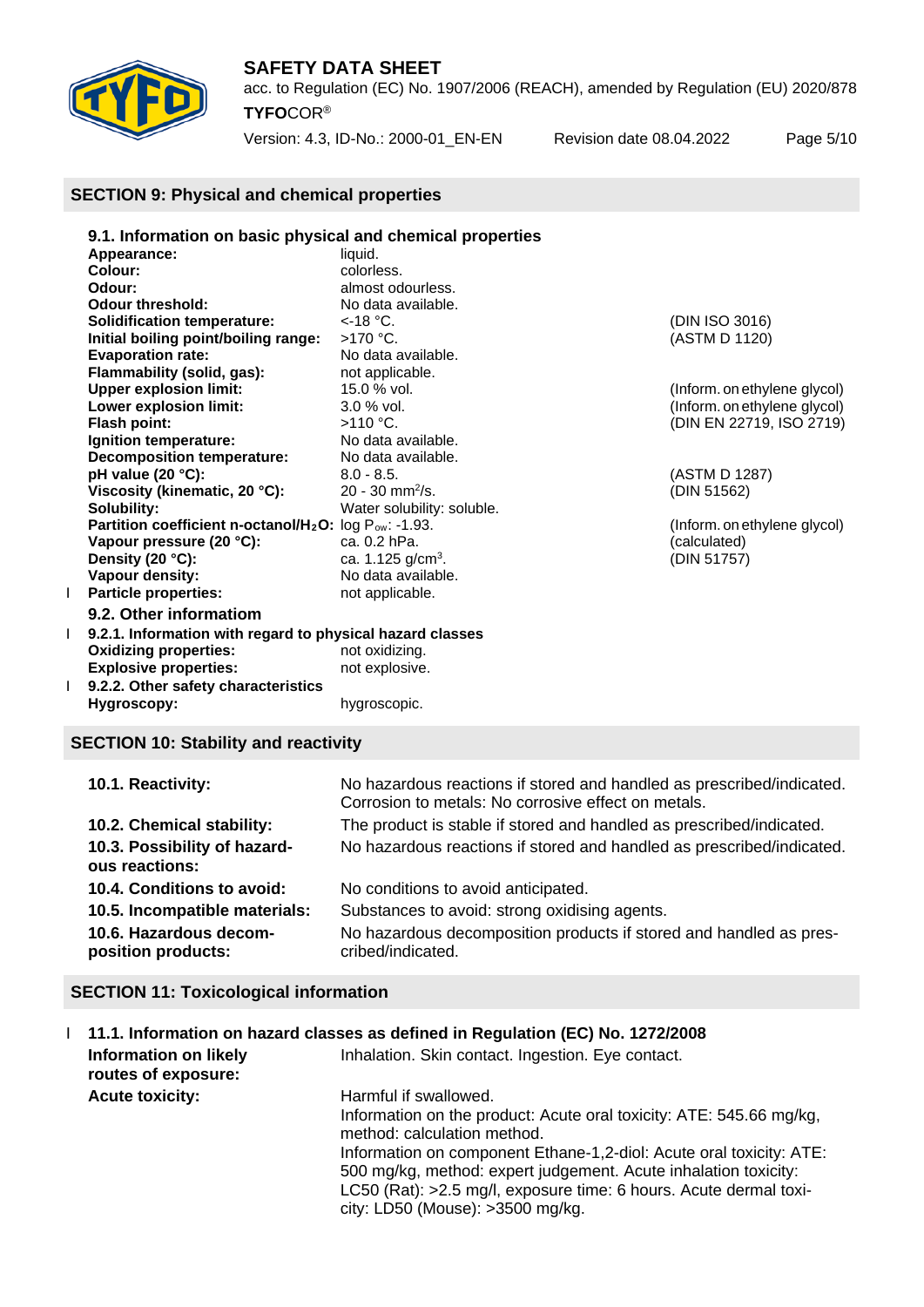

acc. to Regulation (EC) No. 1907/2006 (REACH), amended by Regulation (EU) 2020/878 **TYFO**COR®

Version: 4.3, ID-No.: 2000-01\_EN-EN Revision date 08.04.2022 Page 6/10

## **SECTION 11: Toxicological information**

|              | Skin corrosion/<br><i>irritation:</i>                    | Not classified based on available information.<br>Information on component Ethane-1,2-diol: No skin irritation (Rabbit).<br>Information on comp. Disodium sebacate: No skin irritation (Rabbit).                                                                                                                                                                                                                                                                                                                                                                                                                                                                                                                                                                              |
|--------------|----------------------------------------------------------|-------------------------------------------------------------------------------------------------------------------------------------------------------------------------------------------------------------------------------------------------------------------------------------------------------------------------------------------------------------------------------------------------------------------------------------------------------------------------------------------------------------------------------------------------------------------------------------------------------------------------------------------------------------------------------------------------------------------------------------------------------------------------------|
| $\mathbf{I}$ | Serious eye damage/<br>eye irritation:                   | Not classified based on available information.<br>Information on component Ethane-1,2-diol: No eye irritation (Rabbit).<br>Information on component Disodium sebacate: Irritation to eyes, re-<br>versing within 21 days. Tests: 1. Bovine cornea, method: OECD test<br>guideline 437, 2. Tissue culture, method: EpiOcular.                                                                                                                                                                                                                                                                                                                                                                                                                                                  |
| $\mathbf{I}$ | <b>Respiratory or skin</b><br>sensitisation:             | Skin sensitisation: Not classified based on available information. Res-<br>piratory sensitisation: Not classified based on available information.<br>Information on component Ethane-1,2-diol: Skin contact: not sensiti-<br>sing (Guinea pig, Maximisation Test (GPMT).<br>Information on component Disodium sebacate: Skin contact: not sen-<br>sitising (Guinea pig, intracutaneous test). Remark: Based on data<br>from similar materials.                                                                                                                                                                                                                                                                                                                                |
|              | Germ cell mutagenicity:                                  | Not classified based on available information.<br>Information on component Ethane-1,2-diol: Genotoxicity in vitro: not<br>mutagenic (Bacteria, AMES Test), method: OECD test guideline 471.<br>Information on component Disodium sebacate: Genotoxicity in vitro:<br>not mutagenic: Tests: 1. Bacteria, AMES Test, mehod: OECD test<br>guideline 471, 2. Chromosome aberration test in vitro, method:<br>OECD test guideline 473, 3. In vitro mammalian cell gene mutation<br>test, method: OECD test guideline 476. Remark: Based on data<br>from similar materials. Genotoxicity in vivo: not mutagenic (Rat, in<br>vivo mammalian bone-marrow cytogenetic test, chromosomal ana-<br>lysis), application route: ingestion. Remark: Based on data from<br>similar materials. |
|              | Carcinogenicity:                                         | Not classified based on available information.<br>Information on component Ethane-1,2-diol: not carcinogenic (Mouse),<br>application route: ingestion, exposure time: 2 years.                                                                                                                                                                                                                                                                                                                                                                                                                                                                                                                                                                                                |
| L            | <b>Reproductive toxicity:</b>                            | Not classified based on available information.<br>Information on component Disodium sebacate: Effects on foetal de-<br>velopment: negative (Rat, embryo-foetal development), application<br>route: ingestion, method: OECD test guideline 414.                                                                                                                                                                                                                                                                                                                                                                                                                                                                                                                                |
|              | Specific target organ toxi-<br>city (single exposure):   | Not classified based on available information.                                                                                                                                                                                                                                                                                                                                                                                                                                                                                                                                                                                                                                                                                                                                |
|              | Specific target organ toxi-<br>city (repeated exposure): | May cause damage to kidneys through prolonged or repeated<br>exposure.<br>Information on component Ethane-1,2-diol: Target organ: Kidney.<br>Assessment: Shown to produce significant health effects in animals<br>at concentrations of >10-100 mg/kg body weight, exposure route:<br>ingestion.                                                                                                                                                                                                                                                                                                                                                                                                                                                                              |
| L            | <b>Repeated dose toxicity:</b>                           | Information on component Ethane-1,2-diol: NOAEL (Rat): 150 mg/kg,<br>application route: ingestion, exposure time: 2 years. NOAEL (Dog):<br>2200-4400 mg/kg, application route: skin contact, exposure time: 4<br>weeks, method: OECD test guideline 410.<br>Information on component Disodium sebacate: NOAEL (Rat): ≥1000<br>mg/kg, application route: ingestion, exposure time: 6 months.                                                                                                                                                                                                                                                                                                                                                                                   |
|              | <b>Aspiration toxicity:</b>                              | Not classified based on available information.                                                                                                                                                                                                                                                                                                                                                                                                                                                                                                                                                                                                                                                                                                                                |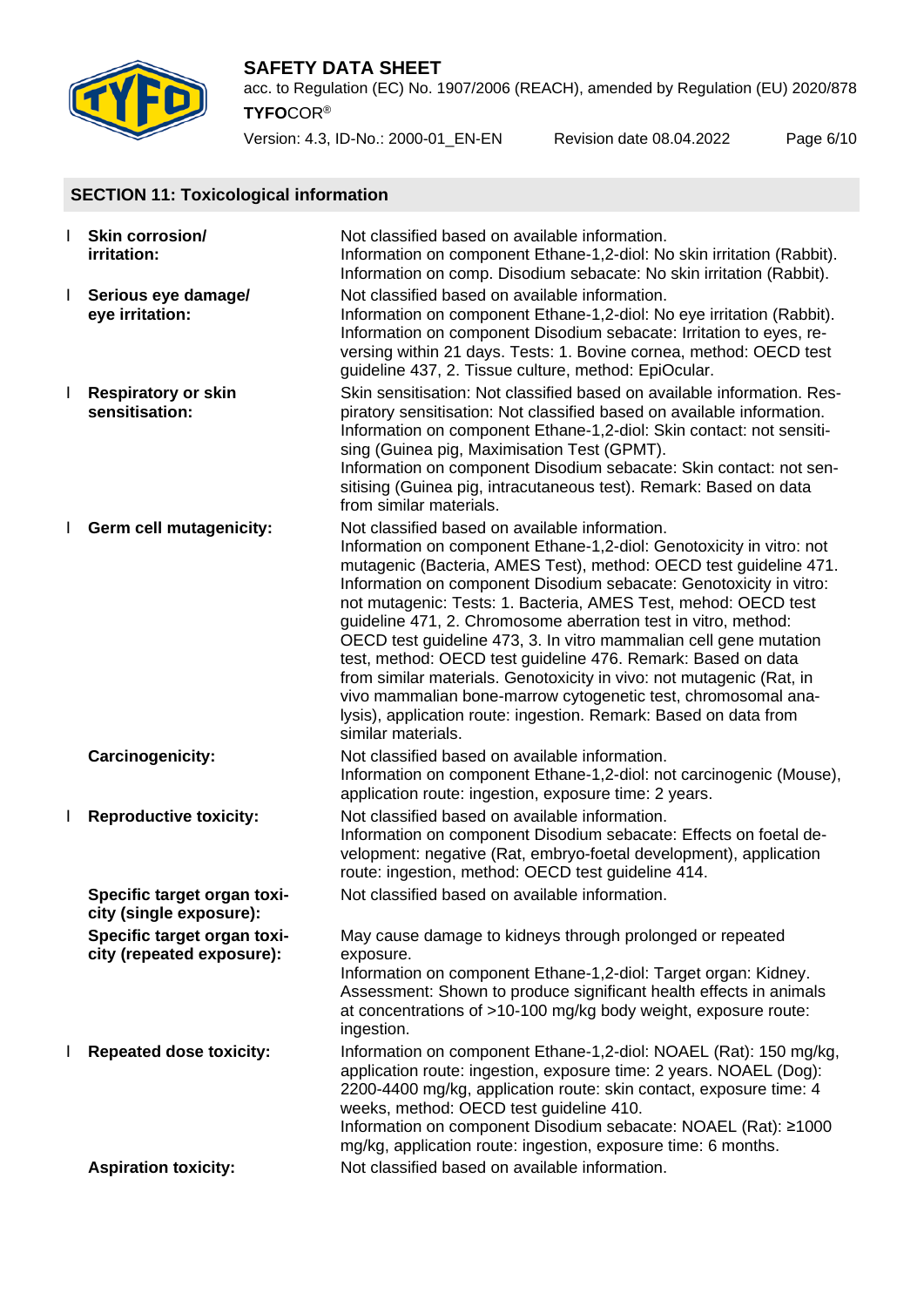

acc. to Regulation (EC) No. 1907/2006 (REACH), amended by Regulation (EU) 2020/878 **TYFO**COR®

Version: 4.3, ID-No.: 2000-01\_EN-EN Revision date 08.04.2022 Page 7/10

## **SECTION 11: Toxicological information**

| Other information: | Information on Ethane-1,2-diol: Experimental/calculated data: Mean<br>lethal dose: 1.2-1.5 g/kg body weight, oral, adults. The symptoms/<br>diagnosis/findings mentioned may result with smaller doses. |
|--------------------|---------------------------------------------------------------------------------------------------------------------------------------------------------------------------------------------------------|
|                    |                                                                                                                                                                                                         |

| <b>Potential effects</b>                                      | <b>Symptoms</b>                                                                                                                                                               | Period of<br>time |
|---------------------------------------------------------------|-------------------------------------------------------------------------------------------------------------------------------------------------------------------------------|-------------------|
| on central nervous system (CNS)<br>and gastrointestinal tract | Nausea, vomiting, dizziness, reflex inhibition, epileptiform<br>seizures, convulsions, coma, respiratory arrest, circula-<br>tory collapse                                    |                   |
| on cardiac and pulmonary<br>function                          | Acceleration of pulse and breathing, increased blood pres-<br>sure, possibly inflammatory mucosal changes, pulmonary<br>edema, congestive heart failure                       | $12 - 24h$        |
| Renal impairment                                              | Oliguria to anuria, degeneration of the kidney tissue with<br>oxalate crystal deposits                                                                                        | 24 - 72 h         |
| CNS degeneration                                              | Double-sided facial paralysis, pupillary inequality, blurred<br>vision, dysphagia, hyperreflexia, incoordination, cerebral<br>oedema, deposit of calcium oxalate in the brain | $6 - 14d$         |

## I **11.2. Information on other hazards**

## Ӏ **Endocrine disrupting properties**

This mixture does not contain components considered to have endocrine disrupting properties according to REACH Article 57(f) or Commission Delegated regulation (EU) 2017/2100 or Commission Regulation (EU) 2018/605 at levels of 0.1% by weight or higher.

## **SECTION 12: Ecological information**

## **12.1. Toxicity**

#### **Information on component Ethane-1,2-diol**

| <b>Toxicity to</b>                         | Value / exposure time                             | <b>Species</b>                                                |
|--------------------------------------------|---------------------------------------------------|---------------------------------------------------------------|
| fish                                       | LC50: 72860 mg/l / 96 h<br>NOEC: 15380 mg/l / 7 d | Pimephales promelas (Fathead minnow)                          |
| daphnia and other<br>aquatic invertebrates | EC50: >100 mg/l / 48 h<br>NOEC: 8590 mg/l / 7 d   | Daphnia magna (Water flea)<br>Ceriodaphnia dubia (Water flea) |
| algae                                      | EC50: 6500-13000 mg/l / 96 h                      | Pseudokirchneriella subcapitata (Green algae)                 |

#### Ӏ **Information on component Disodium sebacate**

| <b>Toxicity to</b>                         | Value / exposure time                                 | <b>Species</b>                                                                                                |
|--------------------------------------------|-------------------------------------------------------|---------------------------------------------------------------------------------------------------------------|
| fish                                       | $LC50: < 100$ mg/l / 96 h                             | Danio rerio (zebra fish). Method: OECD test<br>guideline 203. Remark: Based on data from<br>similar materials |
| daphnia and other<br>aquatic invertebrates | EL50: >10-100 mg/l / 48 h                             | Acartia tonsa (Copepode). Methods: ISO<br>14669 and PARCOM Remark: Based on data<br>from similar materials    |
| algae                                      | NOELR: >1-10 mg/l / 72 h<br>EL50: >10-100 mg/l / 72 h | Skeletonema costatum (marine diatom).<br>Method: ISO 10253. Remark: Based on data<br>from similar materials   |

**12.2. Persistence and** Information on component Ethane-1,2-diol: Biodegradability: Bio-<br>degradation: 90-100 % (10 d), method: OECD test guideline 301 degradation: 90-100 % (10 d), method: OECD test quideline 301 A. Result: readily biodegradable.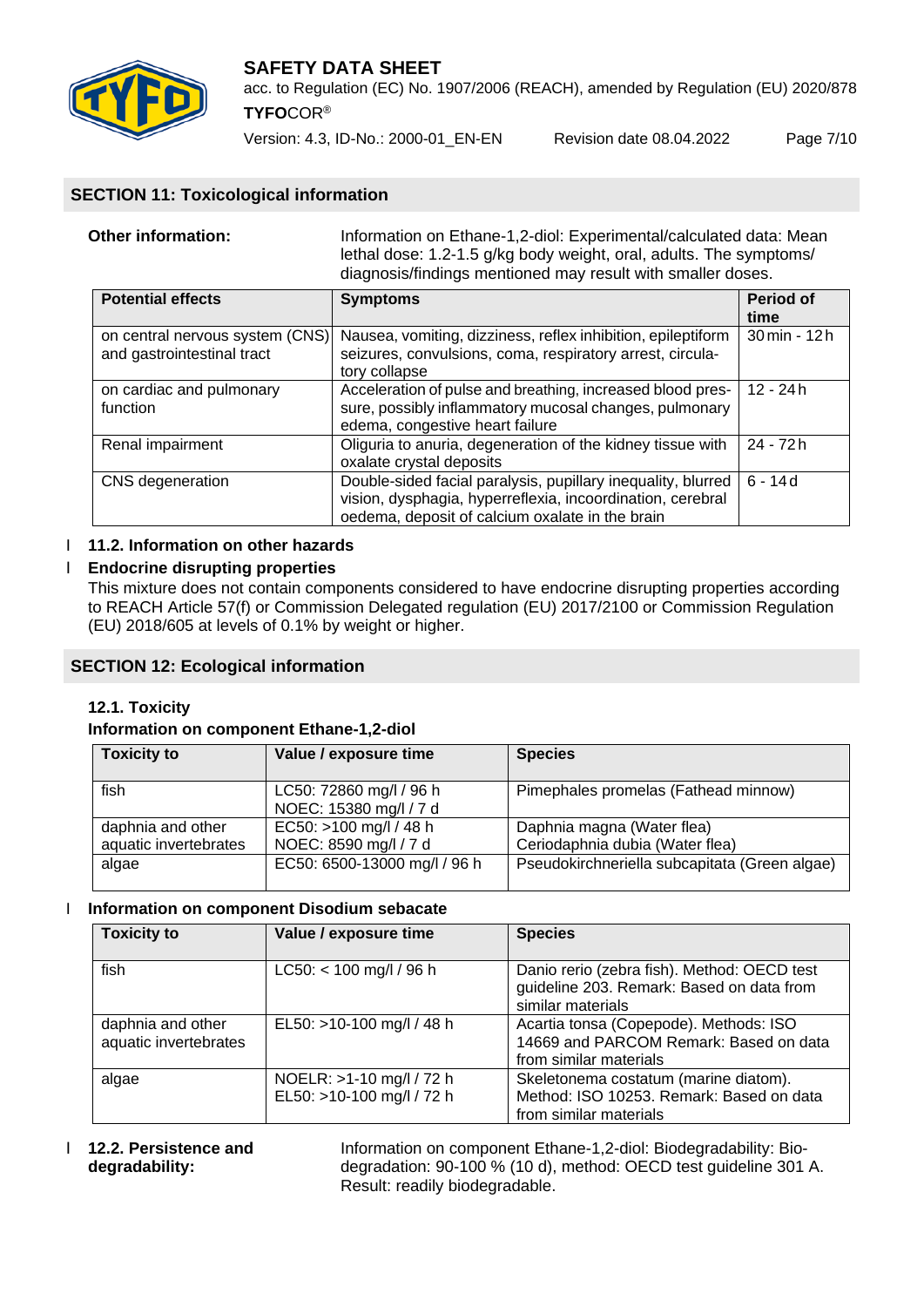

acc. to Regulation (EC) No. 1907/2006 (REACH), amended by Regulation (EU) 2020/878 **TYFO**COR®

Version: 4.3, ID-No.: 2000-01\_EN-EN Revision date 08.04.2022 Page 8/10

## **SECTION 12: Ecological information**

|                                                     | Information on component Disodium sebacate: Biodegradability:<br>Biodegradation: 89 % (28 d), method: OECD test guideline 306.<br>Result: readily biodegradable.                                                                                                                              |  |
|-----------------------------------------------------|-----------------------------------------------------------------------------------------------------------------------------------------------------------------------------------------------------------------------------------------------------------------------------------------------|--|
| 12.3. Bioaccumulative<br>potential:                 | Information on component Ethane-1,2-diol: Bioaccumulation: Bio-<br>concentration factor (BCF): 10. Partition coefficient n-octanol/H <sub>2</sub> 0:<br>$log P_{ow}: -1.93.$<br>Information on component Disodium sebacate: Partition coefficient<br>n-octanol/ $H_20$ : log $P_{ow}$ : -4.9. |  |
| 12.4. Mobility in soil:                             | No data available.                                                                                                                                                                                                                                                                            |  |
| 12.5. Results of PBT and<br><b>vPvB</b> assessment: | This mixture contains no components considered to be either persis-<br>tent, bioaccumulative and toxic (PBT), or very persistent and very<br>bioaccumulative (vPvB) at levels of 0.1% by weight or higher.                                                                                    |  |
| 12.6. Endocrine disrupt-<br>ing properties:         | This mixture does not contain components considered to have endo-<br>crine disrupting properties according to REACH Article 57(f) or Com-<br>mission Delegated regulation (EU) 2017/2100 or Commission Reg-<br>ulation (EU) 2018/605 at levels of 0.1% by weight or higher.                   |  |
| 12.7. Other adverse effects:                        | No data available.                                                                                                                                                                                                                                                                            |  |
| <b>SECTION 13: Disposal considerations</b>          |                                                                                                                                                                                                                                                                                               |  |

#### **13.1. Waste treatment methods**

| <b>Product:</b>                | Do not allow to enter ground water, surface water or sewage system.<br>Dispose of in accordance with local regulations.<br>According to the European Waste Catalogue (EWC), waste code<br>numbers are not product specific, but application specific. Waste<br>code numbers are to be assigned by the user in discussion with<br>the manufacturer / the disposer / the competent authority.<br>Recommended EWC No.: 16 01 14* - antifreeze fluids containing<br>hazardous substances. |
|--------------------------------|---------------------------------------------------------------------------------------------------------------------------------------------------------------------------------------------------------------------------------------------------------------------------------------------------------------------------------------------------------------------------------------------------------------------------------------------------------------------------------------|
| <b>Contaminated packaging:</b> | Dispose of as the product. Empty containers should be taken to an<br>approved waste handling site for recycling or disposal.                                                                                                                                                                                                                                                                                                                                                          |

## **SECTION 14: Transport information**

|                                | ADR/<br><b>RID</b> | <b>ADN</b>                                                        | <b>IMDG</b> | <b>IATA/</b><br><b>ICAO</b> |
|--------------------------------|--------------------|-------------------------------------------------------------------|-------------|-----------------------------|
|                                |                    | Not classified as a dangerous good under<br>transport regulations |             |                             |
| 14.1. UN number or ID number   |                    |                                                                   |             |                             |
| 14.2. UN proper shipping name  |                    |                                                                   |             |                             |
| 14.3. Transport hazard classes |                    |                                                                   |             |                             |
| 14.4. Packing group            |                    |                                                                   |             |                             |
| 14.5. Environmental hazards    |                    |                                                                   |             |                             |

## **14.6. Special precautions for user**

I See sections 6, 7, and 8.

Ӏ **14.7. Maritime transport in bulk according to IMO instruments** Not applicable.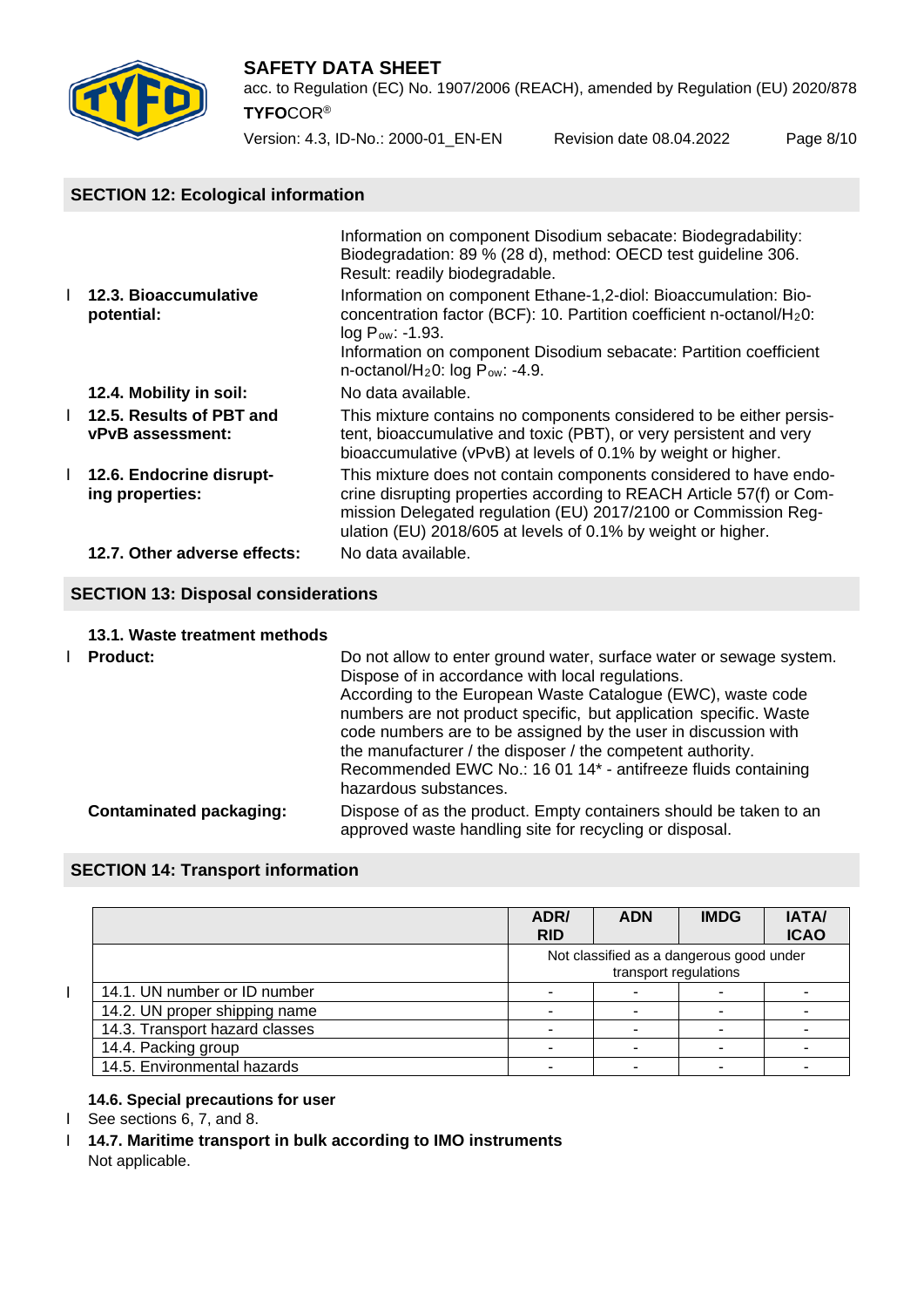

Version: 4.3, ID-No.: 2000-01\_EN-EN Revision date 08.04.2022 Page 9/10

## **SECTION 15: Regulatory information**

## **15.1. Safety, health and environmental regulations/legislation specific for the substance/mixture**

|   | <b>EU Regulations</b>                                                                                                                                | Remark                                                                                              |
|---|------------------------------------------------------------------------------------------------------------------------------------------------------|-----------------------------------------------------------------------------------------------------|
|   | Regulation (EC) No. 649/2012 of the European Parliament and the<br>Council concerning the export and import                                          | Not applicable                                                                                      |
| L | REACH - Restrictions on the manufacture, placing on the market and<br>use of certain dangerous substances, preparations and articles<br>(Annex XVII) | Conditions of restriction for the fol-<br>lowing entries should be considered:<br>Number on list: 3 |
|   | REACH - Candidate List of Substances of Very High Concern for<br>Authorisation (Article 59)                                                          | Not applicable                                                                                      |
| L | REACH - List of substances subject to authorisation (Annex XIV)                                                                                      | Not applicable                                                                                      |
|   | Regulation (EC) No. 1005/2009 on substances that deplete the ozone<br>layer                                                                          | Not applicable                                                                                      |
|   | Regulation (EC) No. 850/2004 on persistent organic pollutants                                                                                        | Not applicable                                                                                      |

#### **Other regulations** ֞

I Take note of Directive 94/33/EC on the protection of young people at work or stricter national regulations, where applicable.

## **15.2. Chemical Safety Assessment**

A Chemical Safety Assessment was not carried out for the product.

## **SECTION 16: Other information**

# **Full text of the abbreviations of classifications and H-Statements used in sections 2 and 3**

|   | Acute Tox. 4        | Acute Toxicity, Category 4                                                                                                    |
|---|---------------------|-------------------------------------------------------------------------------------------------------------------------------|
|   | STOT RE 2           | Specific target organ toxicity - repeated exposure, Category 2                                                                |
| L | Eye Irrit. 2        | Eyee Irritation, Category 2                                                                                                   |
|   | H <sub>302</sub>    | Harmful if swallowed                                                                                                          |
| L | H319                | Causes serious eye irritation                                                                                                 |
|   | H373                | May cause damage to kidneys through prolonged or repeated exposure                                                            |
|   |                     | Other abbreviations used in this safety data sheet in alphabetical order                                                      |
|   | <b>ADN</b>          | European agreement concerning the international carriage of dangerous<br>goods by inland waterways                            |
|   | <b>ADR</b>          | European agreement concerning the international carriage of dangerous<br>goods by road                                        |
|   | <b>ASTM</b>         | American Society for Testing and Materials                                                                                    |
|   | <b>ATE</b>          | <b>Acute Toxicity Estimate</b>                                                                                                |
|   | CAS number          | <b>Chemical Abstracts Service number</b>                                                                                      |
|   | <b>CLP</b>          | Regulation (EC) No. 1272/2008 on classification, labeling and packaging                                                       |
|   |                     | of chemical substances and mixtures                                                                                           |
|   | <b>DIN</b>          | German Institute for Standardisation/German Industrial Standard                                                               |
|   | <b>DNEL</b>         | Derived No Effect Level                                                                                                       |
|   | <b>EC50</b>         | <b>Median Effective Concentration</b>                                                                                         |
|   | EC number           | EINECS number (European Inventory of Existing Substances) or ELINCS<br>number (European List of Notified Chemical Substances) |
|   | GB EH40             | UK EH40 WEL - Workplace Exposure Limits                                                                                       |
|   | <b>GB EH40 STEL</b> | Short-term exposure limit (15-minute reference period)                                                                        |
|   | GB EH40 TWA         | Long-term exposure limit (8-hour TWA reference period)                                                                        |
|   | <b>IATA</b>         | <b>International Air Transport Association</b>                                                                                |
|   | <b>ICAO</b>         | International Civil Aviation Organization                                                                                     |
|   |                     |                                                                                                                               |